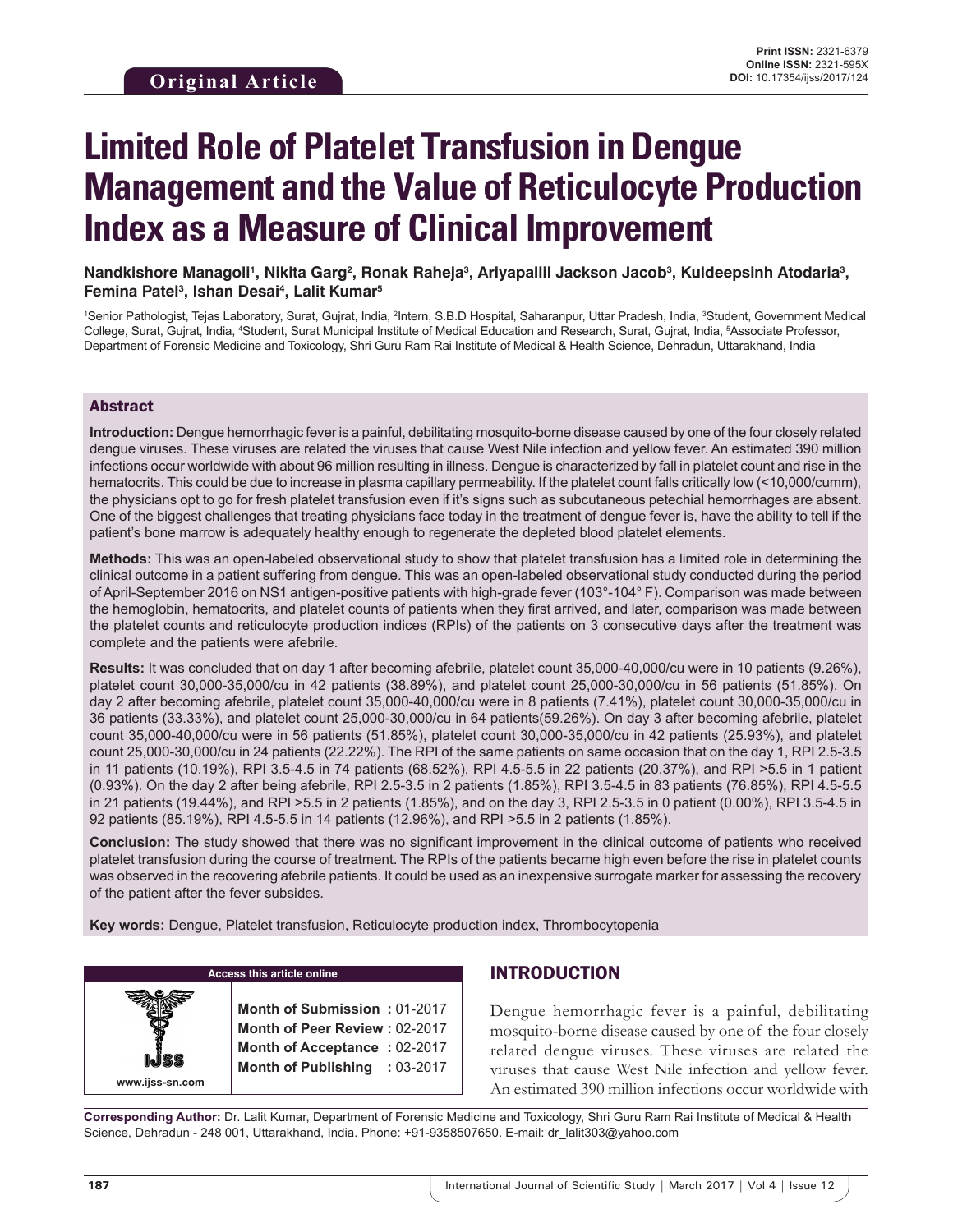about 96 million resulting in illness. Most cases occur in tropical areas of the world with the greatest risk occurring in the Indian subcontinent and South East Asia. Dengue fever endemic to the city of Surat in Gujarat.

Dengue is characterized by fall in platelet count (thrombocytopenia), leukopenia, and rise in the hematocrits.<sup>1</sup> This could be due to increase in plasma capillary permeability. If the platelet count falls critically low (<10,000/cumm), the physicians opt to go for fresh platelet transfusion even if it's signs such as subcutaneous petechial hemorrhages are absent.

One of the biggest challenges that treating physicians face today in the treatment of dengue fever is, have the ability to tell if the patient's bone marrow is adequately healthy enough to regenerate the depleted blood platelet elements. On discharge, the study of reticulocyte production index (RPI)could be used as a potential surrogate marker to indicate sufficient bone marrow regenerative capacity. This would then reassure the treating physician that the platelet count would come back to normal, post-discharge. This would also ensure that the patient would not go into complete bone marrow failure.

In this study, we investigate the effect of platelet transfusion on the clinical outcome of the patients. We also assess the utility of RPI for assessing the improvement of patients who are recovering from dengue and are afebrile. The study that was conducted also had the scope to decrease the duration of hospitalization and prevent any exposure to unwanted nosocomial infections. In addition, stored or processed blood products are generally far from a high standard and pose a substantial risk of transfusion reactions and transmission of infectious diseases.2

## **METHODS**

This was an open-labeled observational study. Samples were collected from various hospitals and nursing homes in Surat and processed at Tejas Clinical Laboratory, Surat, during the period of April-September 2016 on NS1 antigen-positive patients with high-grade fever (103°-104° F). 3,112 cases of high-grade fever were reported, out of which 108 tested positive for NS1 dengue antigen.

Platelet counts, hematocrits, and hemoglobin were tested for all patients at the time of diagnosis. All patients were managed by the standard fluid management protocol as mentioned in standard textbooks (Flow Charts 1 and 2).



**Flow Chart 1: Management of dengue with compensated shock**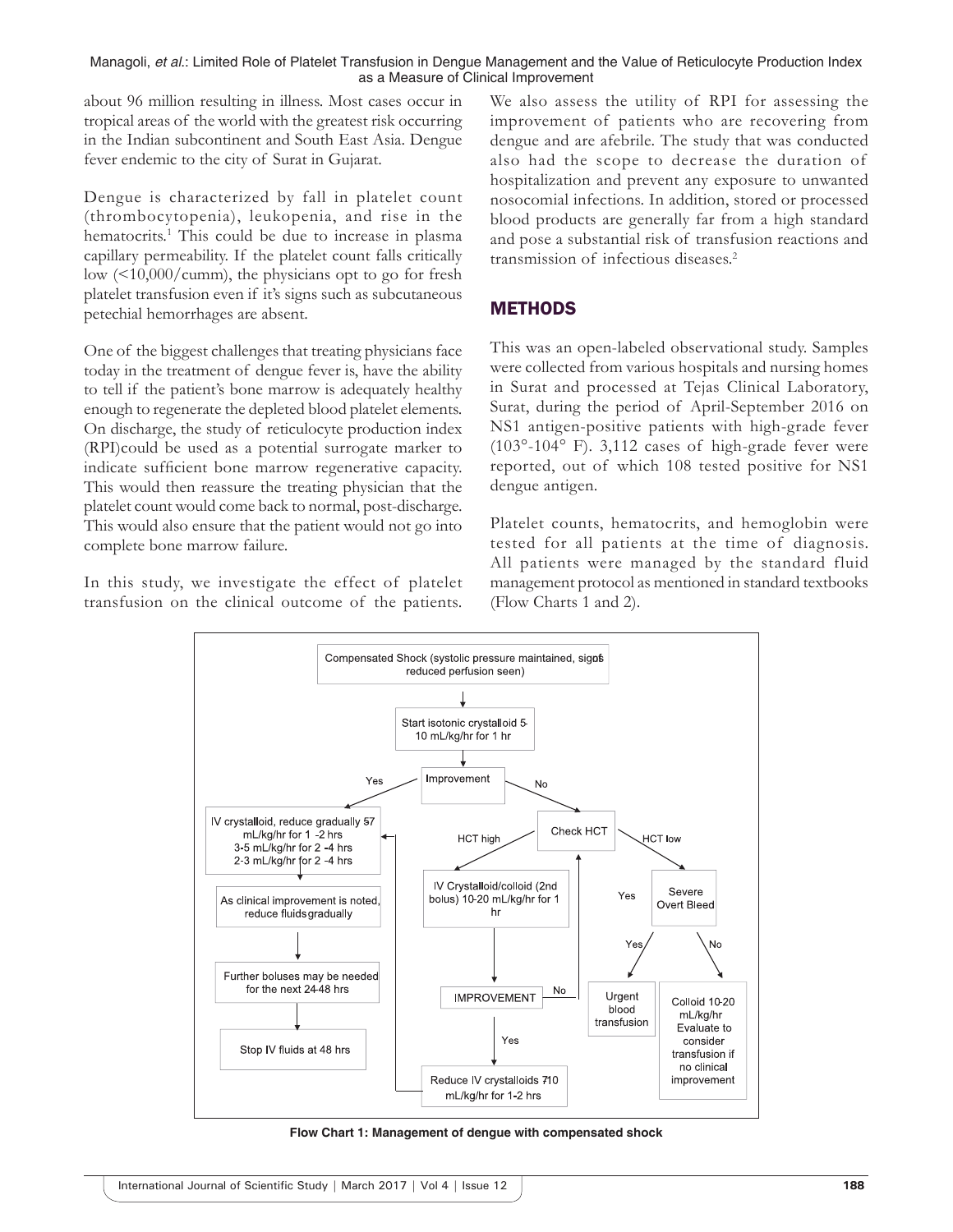## **Inclusion Criteria**

- 1. Clinical diagnosis of dengue (provisional diagnosis).
- 2. High-grade fever.
- 3. NS1 positivity was the inclusion criteria for the study.

## **Exclusion Criteria**

- 1. Comatose patients.
- 2. Patients with comorbidities.

The INTERCEPT blood system was deployed rapidly. This demonstrates the utility of the INTERCEPT blood system to facilitate the availability of apheresis-derived pathogen and leukocyte inactivated platelet concentrates while reducing the risks of transfusion-transmitted infections.3 Hence, their platelet counts and RPI were done on 3 consecutive days after the patients became afebrile and were showing clinical improvement. Most patients became afebrile within 7-10 days. The final readings were taken as the end point for the study.

# RESULTS

From the Tables 1 and 2, author found that 3112 patients admitted with the history of fever in only 108 patients were NS1 positive, i.e., was 3.47%. Moreover, the patients whose platelets counts were more than 10,000/cu were 103 which was 95.37% while those having platelets more than  $10,000/cu$  were only 5 patients (4.63%).

From Table 3, it was concluded that on day 1 after becoming afebrile, platelet count 35,000-40,000/cu were in 10 patients (9.26%), platelet count 30,000-35,000/cu in 42 patients (38.89%), and platelet count 25,000-30,000/ cu in 56 patients (51.85%). On day 2 after becoming afebrile, platelet count 35,000-40,000/cu were in 8 patients (7.41%), platelet count 30,000-35,000/cu in 36 patients (33.33%), and platelet count 25,000-30,000/cu in 64 patients (59.26%). On day 3 after becoming afebrile, platelet count 35,000-40,000/cu were in 56 patients (51.85%), platelet count 30,000-35,000/cu in 42 patients (25.93%), and platelet count 25,000-30,000/cu in 24 patients (22.22%).

Author found the RPI of the same patients on same occasion and draw Table 4 and concluded that on the day 1, RPI 2.5-3.5 in 11 patients (10.19%), RPI 3.5-4.5 in 74 patients (68.52%), RPI 4.5-5.5 in 22 patients (20.37%), and RPI >5.5 in 1 patient (0.93%). On the day 2 after being afebrile, RPI 2.5-3.5 in 2 patients (1.85%), RPI 3.5-4.5 in 83 patients (76.85%), RPI 4.5-5.5 in 21 patients (19.44%), and RPI >5.5 in 2 patients



**Flow Chart 2: Management of severe dengue with shock**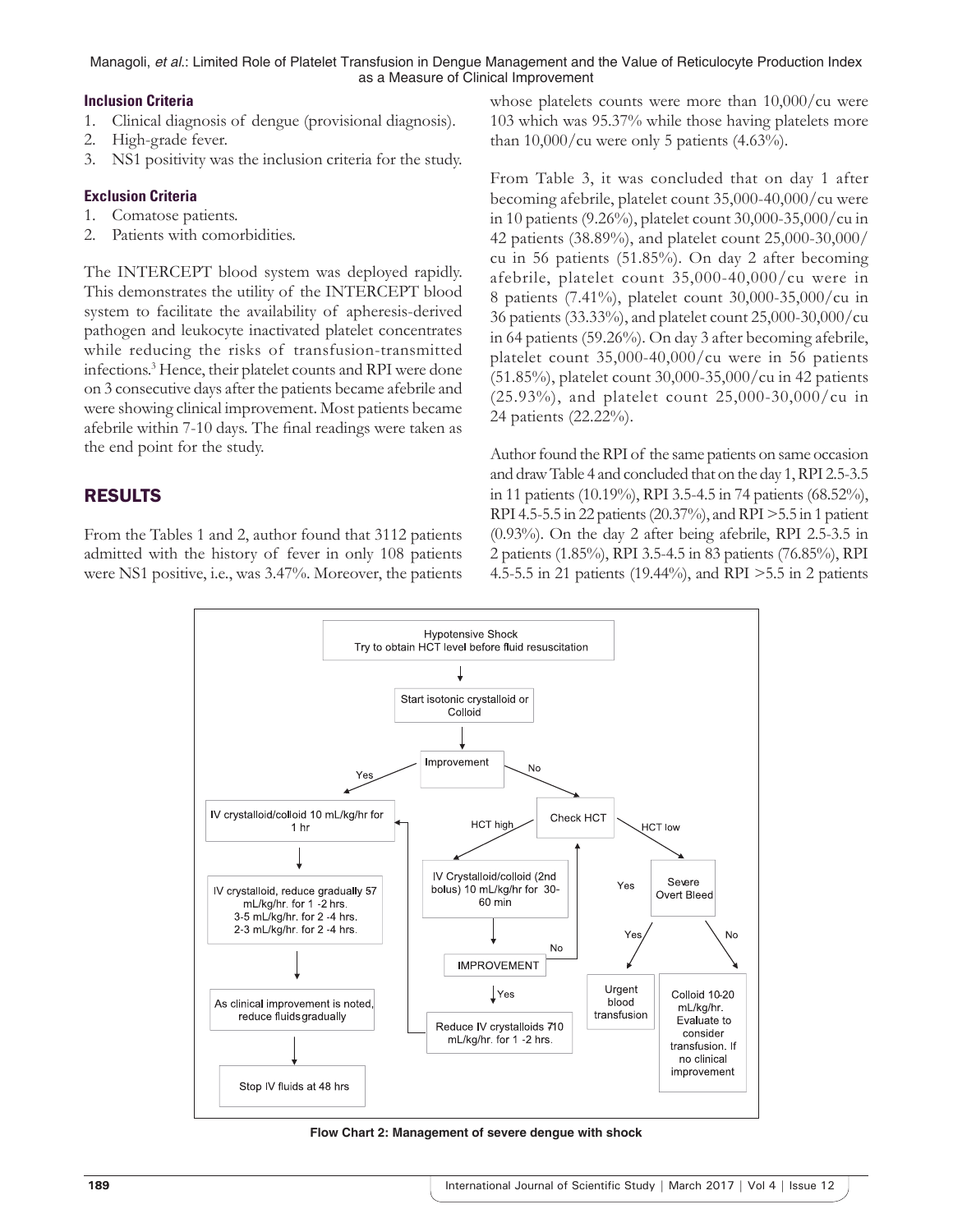| Table 1: At the time of diagnosis |                        |  |  |
|-----------------------------------|------------------------|--|--|
| <b>Parameters</b>                 | Number of patients (%) |  |  |
| Patients in which fever present   | 3112 (100.00)          |  |  |
| NS1 positive patients             | 108 (3.47)             |  |  |

#### **Table 2: Treatment, the patients, received**

| <b>Parameters</b>                             | <b>Number of</b><br>patients (%) |
|-----------------------------------------------|----------------------------------|
| NS1 positive patients                         | 108 (100.00)                     |
| Patients whose platelet counts were more than | 103 (95.37)                      |
| 10,000/cumm                                   |                                  |
| Patients whose platelet counts were less than | 5(4.63)                          |
| 10,000/cumm                                   |                                  |

#### **Table 3: Platelet count of patients on 3 consecutive days after they became afebrile**

| <b>Platelet count</b> | Number of patients (%) |              |              |  |  |
|-----------------------|------------------------|--------------|--------------|--|--|
|                       | Day 1                  | Day 2        | Day $3$      |  |  |
| 35,000-40,000/cu      | 10(9.26)               | 8(7.41)      | 56 (51.85)   |  |  |
| 30,000-35,000/cu      | 42 (38.89)             | 36 (33.33)   | 28 (25.93)   |  |  |
| 25,000-30,000/cu      | 56 (51.85)             | 64 (59.26)   | 24 (22.22)   |  |  |
|                       | 108 (100.00)           | 108 (100.00) | 108 (100.00) |  |  |

## **Table 4: RPI values of the patients during the 3 days mentioned in Table 3**

| <b>RPI</b>  |              | Number of patients (%) |              |
|-------------|--------------|------------------------|--------------|
|             | Day 1        | Day 2                  | Day $3$      |
| $2.5 - 3.5$ | 11 (10.19)   | 2(1.85)                | 0(0.00)      |
| $3.5 - 4.5$ | 74 (68.52)   | 83 (76.85)             | 92 (85.19)   |
| $4.5 - 5.5$ | 22 (20.37)   | 21 (19.44)             | 14 (12.96)   |
| >5.5        | 1(0.93)      | 2(1.85)                | 2(1.85)      |
|             | 108 (100.00) | 108 (100.00)           | 108 (100.00) |

RPI: Reticulocyte production index

(1.85%), and on the day 3, RPI 2.5-3.5 in 0 patient (0.00%), RPI 3.5-4.5 in 92 patients (85.19%), RPI 4.5-5.5 in 14 patients (12.96%), and RPI >5.5 in 2 patients (1.85%).

## **DISCUSSION**

The study showed that 3112 patients had fever, but when N1 test was done, only 108 patients were found positive for NS1; it was 3.47% of total cases of fever studied. The study showed that 103 patients recovered from just standard fluid management protocol. Out of these patients, five patients had critically low platelet counts (<10,000/cumm). They still did not have much cutaneous bleeding. These patients received platelet transfusion. Platelet transfusion for the most part is unnecessary for clinical management of a diagnosis of dengue because they may lead to unwanted transfusion-transmitted infection. On the other hand, a fluid and electrolyte management protocol prescribed by

the WHO, and standard textbooks are adequate as therapy in these patients.

Despite the falling platelet count in all patients of dengue, we observed that the clinical features of lack of mucocutaneous bleeding served as our biggest clue for not transfusing patients with platelets.

#### Therefore:

- 1. Platelets were given only when we saw evidence of clinical bleeding.
- 2. During the recovery phase, we used RPI as the surrogate marker for improvement in bone marrow function. The results showed that there was a good correlation between the increase in RPI and increase in post-dengue platelet count.

During the recovery phase of dengue, there is often a time period, in which the patient becomes afebrile and the platelet counts become normal. Hence, to understand if the bone marrow starts functioning normally, the best option would be to perform a bone marrow biopsy and study megakaryocytes. However, this method is invasive, painful, and expensive, and it causes immunocompromised patients, susceptible to infections. For this reason, we decided to use RPI which is an equally accurate surrogate marker and is minimally invasive. It also gives a proper indication of the functionality of the bone marrow.

During the assessment of the RPI of all 108 patients, we found that the RPI had increased in all the patients during a period of 3 days. We also determined that RPI was a reliable laboratory parameter which appeared even when the platelet counts of the patients had not yet increased to normal values.

RPI was a good surrogate marker to predict that those patients with an RPI greater than the cutoff criteria indicated a good bone marrow regenerative capacity and reassured the physicians that the platelet count would eventually go upon discharge.

- On day 1 after become afebrile, when platelet counts were low, RPI values had returned to normal for most patients.
- On day 2 after become afebrile, when the platelet counts dropped for many patients, the RPI values were still rising.
- On day 3 after become afebrile, the platelet counts showed improvement for all patients while the RPI values remained high.

While Ahmed *et al*. had found platelet increment on the 7<sup>th</sup> day while Francisca *et al.* observed only by 11 days<sup>4,5</sup> of disease. Suman *et al.*<sup>6</sup> had also found that immature platelet fraction is an additional parameter that can be monitored to predict platelet recovery so that prophylactic platelet